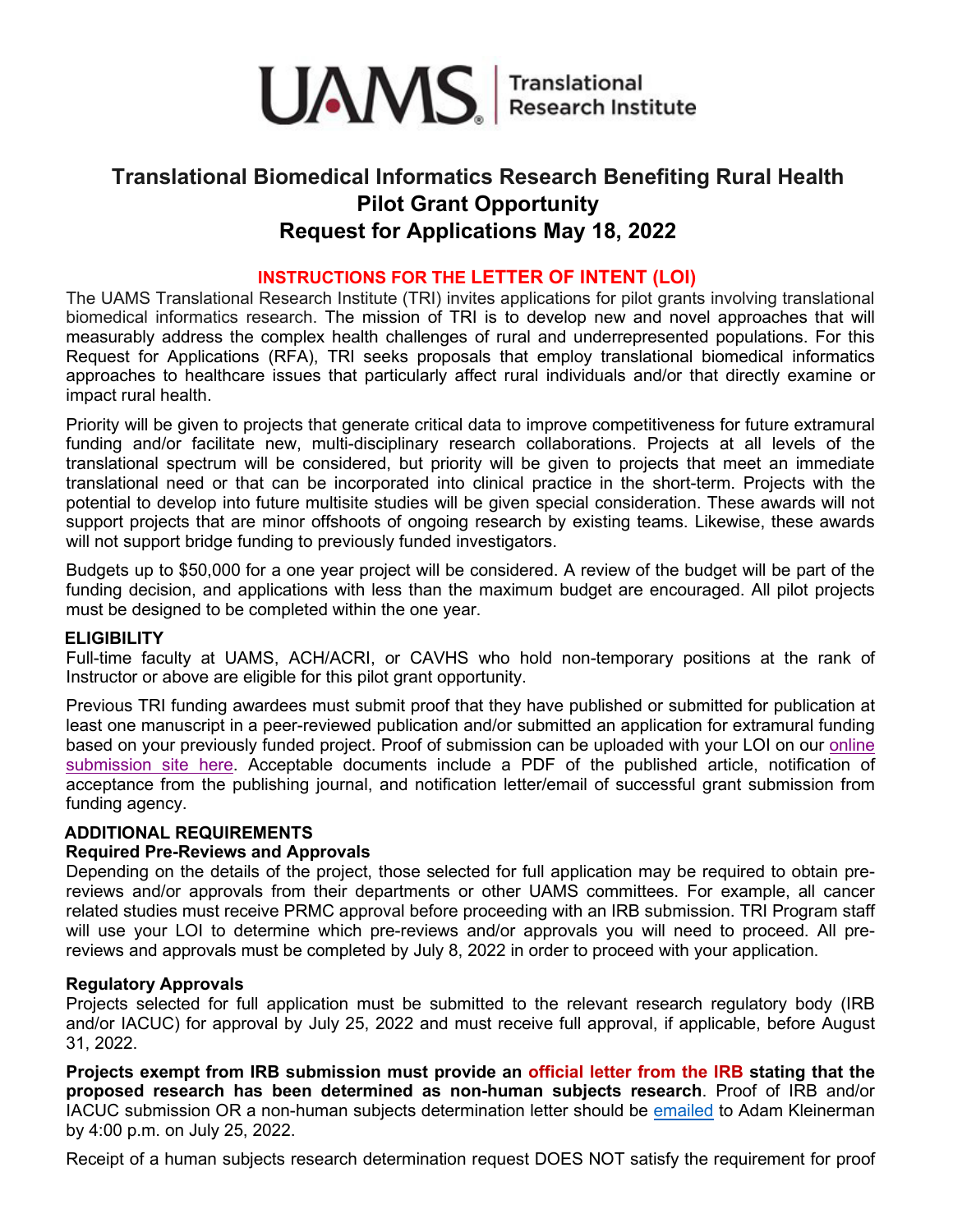of IRB submission. Proof of IRB submission is satisfied by: 1) a non-human subjects determination letter, or 2) proof from CLARA that your request for IRB review has been submitted.

For projects that incorporate animal research, please submit a copy of an email from IACUC certifying that your request has been submitted for review.

IRB and/or IACUC approvals must be [emailed](mailto:akleinerman@uams.edu) to Adam Kleinerman by July 25, 2022. The expected start dates for all projects is between September 1 and October 1, 2022, depending on the NCATS Prior Approval process (see NCATS Review of Awardees section below). All projects must be completed within one calendar year. Extensions on pilot grants will not be permitted.

## **Consultations and Budget Review**

All projects invited to submit a full application are required to consult with the following TRI groups: 1) Biostatistics, Epidemiology, and Research Design (BERD) group with respect to design and statistical approaches; 2) Comprehensive Informatics Resource Center (CIRC), with respect to informatics approaches and needs; and 3) Laura Wilson, Director of Business Operations for TRI, with respect to budgeting and allowable costs. These consultations are free to pilot program applicants and serve as great resources for strengthening proposals and research design. More details will accompany instructions for the full application.

# **NCATS Review of Awardees- Prior Approval**

Before a notice of award can be issued by TRI, each recommended application must undergo scientific review by the National Center for Advancing Translational Sciences (NCATS). We anticipate project start dates between September 1 and October 1, 2022. More information regarding the Prior Approval process will be provided to awarded applicants.

# **LETTER OF INTENT (LOI) SUBMISSION PROCESS**

LOIs are solicited broadly from UAMS and related campuses including CAVHS, ACH, and UAMS Northwest. All applicants are required to submit a cover page and a one and a half page Letter of Intent (LOI). A copy of the cover page template and LOI Instructions are available to download via links below. The cover page and LOI must be submitted by 12:00 p.m., June 6, 2022, via [our online submission system](https://crisredcap.uams.edu/redcap/surveys/?s=E8NYPM9PXC4Y8Y8R) [\(https://crisredcap.uams.edu/redcap/surveys/?s=E8NYPM9PXC4Y8Y8R\)](https://crisredcap.uams.edu/redcap/surveys/?s=E8NYPM9PXC4Y8Y8R). Please note that the Cover Page and LOI must be merged and submitted as a single pdf document. Contact Adam Kleinerman at 501- 526-6584 if you have any questions.

## **Letter of Intent (LOI) Format**

The [Letter of Intent](https://app.box.com/s/x0zmo95ih5ryii0dnxe360rtqe0pvwx7) Cover Page template can be downloaded [here](https://app.box.com/s/x0zmo95ih5ryii0dnxe360rtqe0pvwx7) [\(https://app.box.com/s/x0zmo95ih5ryii0dnxe360rtqe0pvwx7](https://app.box.com/s/x0zmo95ih5ryii0dnxe360rtqe0pvwx7)[\). T](https://tri.uams.edu/?page_id=9815&preview=true)he LOI should be typed, single-spaced with 0.5 inch margins and no longer than 1,000 words. Acceptable fonts are Arial, Tahoma, or Calibri with afont size of 11 point. Figure and Table legends may use smaller font but no smaller than 9 point. Please use appropriate headings in preparing your proposal. All proposals should be submitted as a Portable Document Format (PDF) file. The LOI must provide information on each of the following points, which will be major factors in scoring and selecting invitations to submit a full proposal:

- Project Summary Summarize the project and the importance of the proposed research at a level easily understood by diverse scientific disciplines.
- Potential Impact on the rural health/healthcare.
- Approach Briefly describe the scientific approach used to address the research question.
- Plan for Extramural Funding Describe your specific plan of obtaining extramural funding. The plan should include what this project will provide with regard to the likelihood of the type of grant (including proposed project length, agency, and date of submission) that will be targeted.
- New Multi-Disciplinary Research Collaborations Describe how the project will solidify new multidisciplinary research collaborations.

## **LOI Review and Selection**

The LOI review committee will consist of UAMS senior faculty and staff. Each LOI will be reviewed based on the criteria listed above. A subgroup of applications will be invited to submit a full application. We anticipate selecting approximately 6-8 LOIs for invitations to submit a full proposal.

The LOI review and selection committee will prioritize projects that include translational biomedical informatics research; projects that address issues related to rural health and healthcare, and projects with